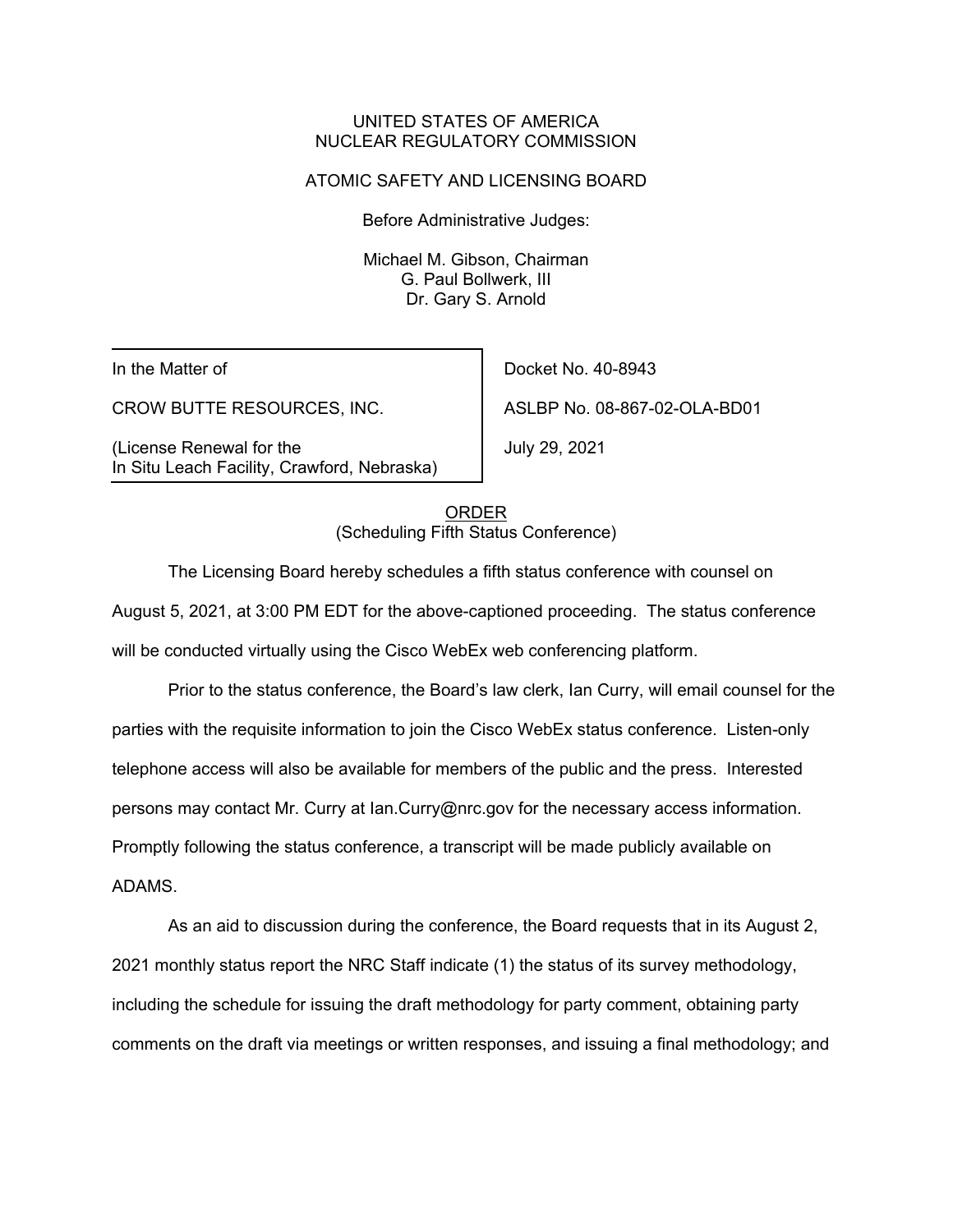(2) its current schedule for conducting the survey process and issuing its draft and final environmental assessment cultural resources supplement.

It is so ORDERED.

# FOR THE ATOMIC SAFETY AND LICENSING BOARD

#### $\overline{I}$ */RA/*

Michael M. Gibson, Chairman ADMINISTRATIVE JUDGE

Rockville, Maryland July 29, 2021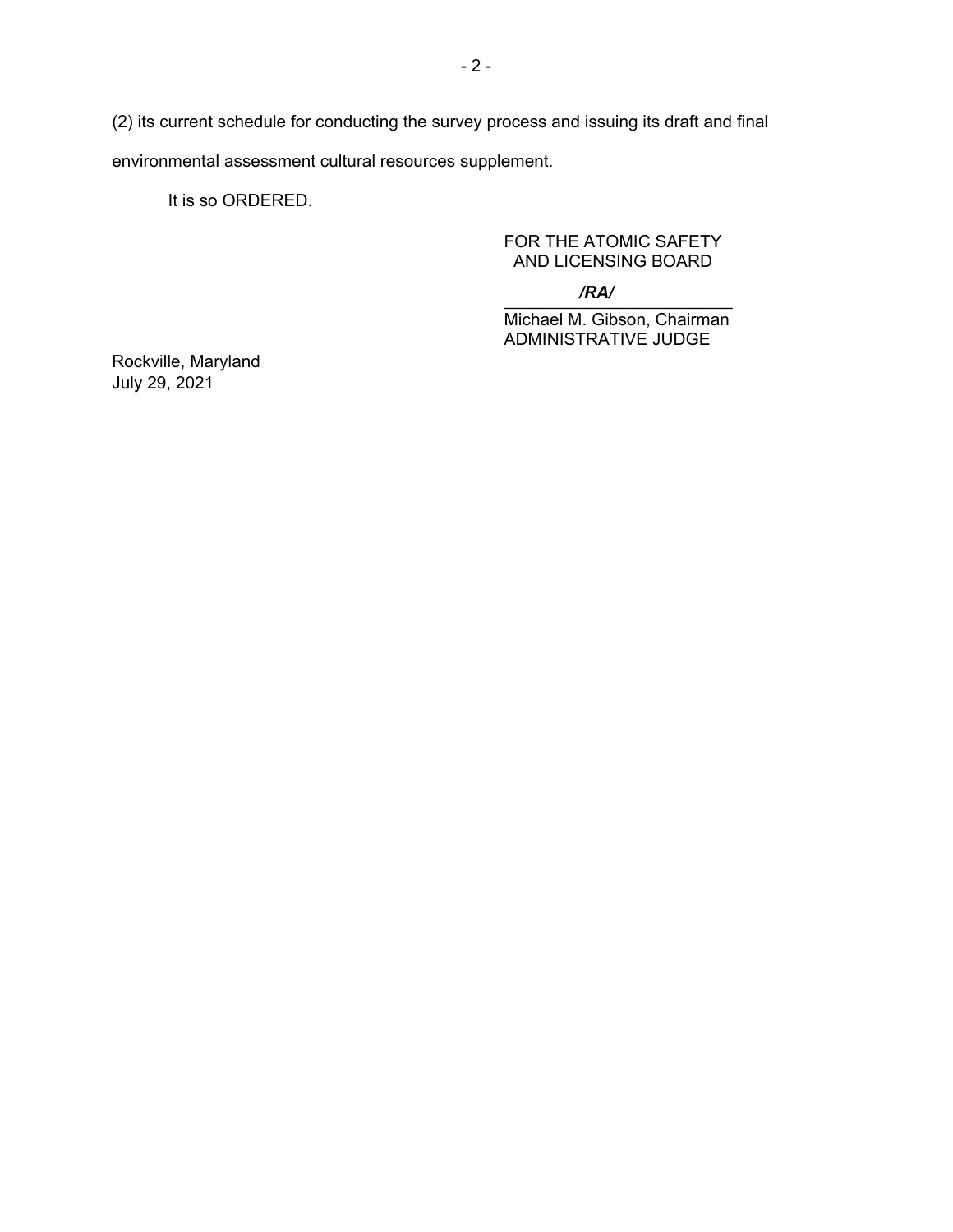### UNITED STATES OF AMERICA NUCLEAR REGULATORY COMMISSION

| In the Matter of                                               |                        |
|----------------------------------------------------------------|------------------------|
| CROW BUTTE RESOURCES, INC.                                     | Docket No. 40-8943-OLA |
| In-Situ Leach Uranium Recovery Facility,<br>Crawford, Nebraska |                        |
| (License Renewal)                                              |                        |

# CERTIFICATE OF SERVICE

I hereby certify that copies of the foregoing **ORDER (Scheduling Fifth Status Conference)** have been served upon the following persons by Electronic Information Exchange, and by electronic mail as indicated by an asterisk.

Office of Commission Appellate Adjudication U.S. Nuclear Regulatory Commission Mail Stop O-16B33 Washington, DC 20555-0001 E-mail: ocaamail.resource@nrc.gov

Atomic Safety and Licensing Board Panel U.S. Nuclear Regulatory Commission. Mail Stop T-3F23 Washington, DC 20555-0001

Michael M. Gibson, Chairman Administrative Judge E-mail: michael.gibson@nrc.gov

Gary S. Arnold Administrative Judge E-mail: gary.arnold@nrc.gov

G. Paul Bollwerk, III Administrative Judge E-mail: Paul.Bollwerk@nrc.gov

Ian R. Curry, Law Clerk Ian.curry@nrc.gov

U.S. Nuclear Regulatory Commission Office of the Secretary of the Commission Mail Stop O-16B33 Washington, DC 20555-0001 Hearing Docket E-mail: hearingdocket@nrc.gov

U.S. Nuclear Regulatory Commission Office of the General Counsel Mail Stop O-15D21 Washington, DC 20555-0001 Lorraine Baer, Esq. Marcia J. Simon, Esq. Susan Vrahoretis, Esq. OGC Mail Center E-mail: Lorraine.Baer@nrc.gov marcia.simon@nrc.gov Susan.Vrahoretis@nrc.gov OGCMailCenter@nrc.gov